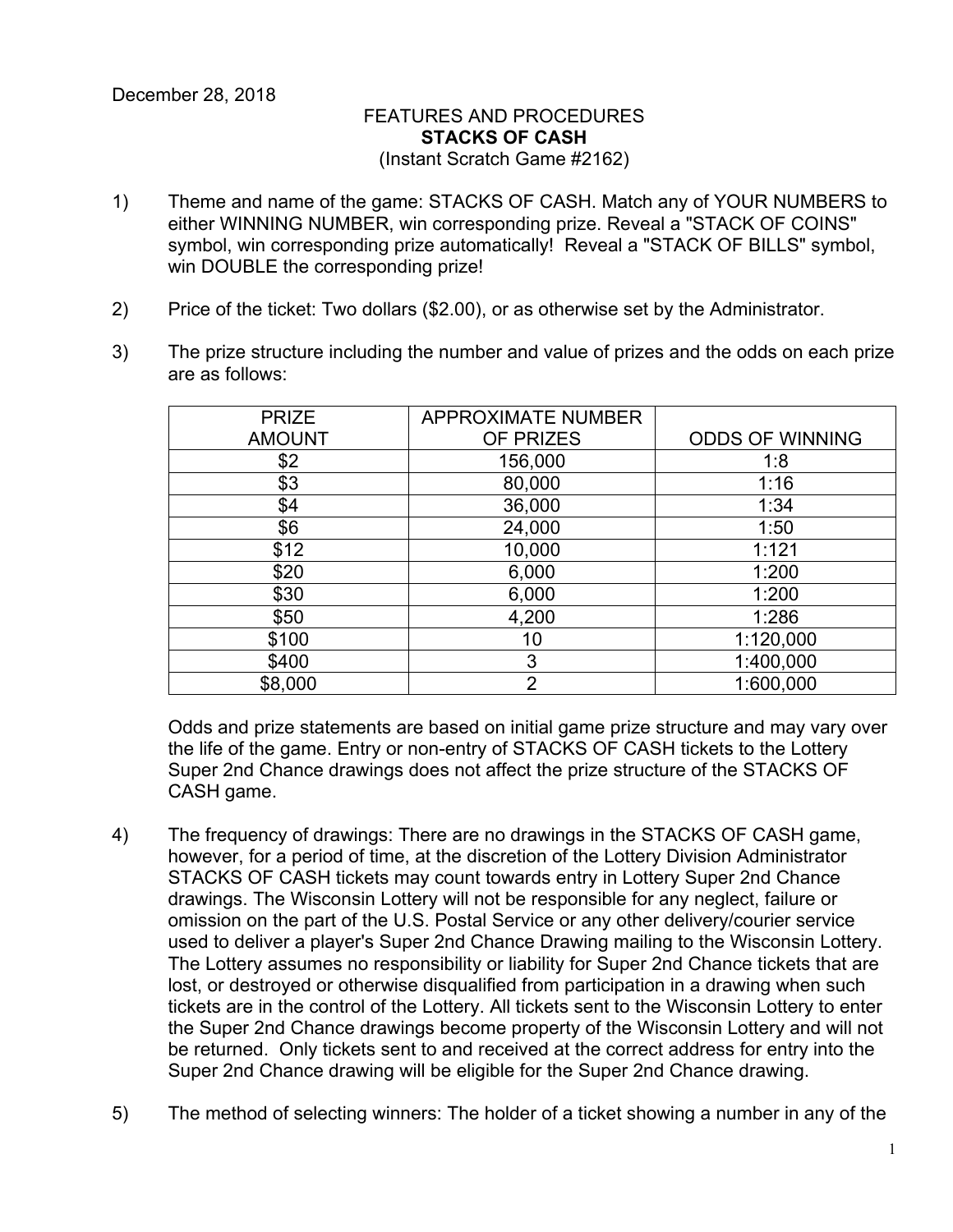ten (10) uncovered YOUR NUMBERS play spots that matches one (1) of the numbers in the uncovered WINNING NUMBERS play area shall win the corresponding prize amount shown for that same matching YOUR NUMBERS play spot. The holder of a ticket showing a "STACK OF COINS" play symbol in any of the ten (10) play spots in the uncovered play area of the ticket shall win the corresponding prize amount automatically regardless of the numbers in the WINNING NUMBERS play area. The holder of a ticket showing a "STACK OF BILLS" play symbol in any of the ten (10) play spots in the uncovered play area of the ticket shall win two (2) TIMES the corresponding prize amount automatically regardless of the numbers in the WINNING NUMBERS play area.

- 6) The method of making payment to winners:
	- A. Submission of the original ticket (not a copy), as provided below, shall be the sole method of claiming a prize.
	- B. Payment of prizes under six hundred dollars (\$600) may be made by presenting the ticket for validation and payment to any Wisconsin Lottery retailer.
	- C. The original winning ticket must be signed by a single human being. For-profit and non-profit entities, trusts, and other non-human beings are not eligible to play or claim a prize in this game. Payment of any prize totaling five hundred thousand, nine hundred ninety-nine dollars (\$500,999) or less may be made by either 1) signing the back of the original winning ticket, completing a Lottery claim form and presenting it in person to any Lottery office for validation and payment by the claim deadline under section 6(G), or 2) by signing the back of the original winning ticket, completing a Lottery claim form and mailing it for validation and payment to Lottery Headquarters in Madison. If claiming a prize by mail, the original winning ticket and Lottery claim form must be mailed to Lottery Headquarters in Madison in a properly addressed envelope with the postage duly prepaid by the claim deadline under section 6(G). Payment of any prize totaling five hundred and one thousand dollars (\$501,000) or more must be made by signing the back of the original winning ticket, completing a Lottery claim form and presenting it in person to the Lottery Headquarters in Madison for validation and payment by the claim deadline under section 6(G). Personal appearance may be waived at the Lottery Division Administrator's sole discretion.
	- D. Tickets are void if stolen, unissued, mutilated, altered, counterfeit, or otherwise fail validation tests. The Lottery at its sole discretion reserves the right to pay any mutilated ticket based upon the facts and circumstances of the particular claim. Such action by the Lottery is final and non-reviewable.
	- E. Tickets are void if misprinted. "Misprinted" means any mistake or difference from the original ticket or game specifications of any kind in the printing, manufacturing, packaging or other processing related to the production or distribution of the ticket caused by the raw materials, processes or handling of the ticket until its ultimate sale to the consumer/player. "Misprinted" includes but is not limited to the tickets being unreadable, misregistered, defective, or multiply printed. Also, "misprinted" includes errors in the computer software, computer